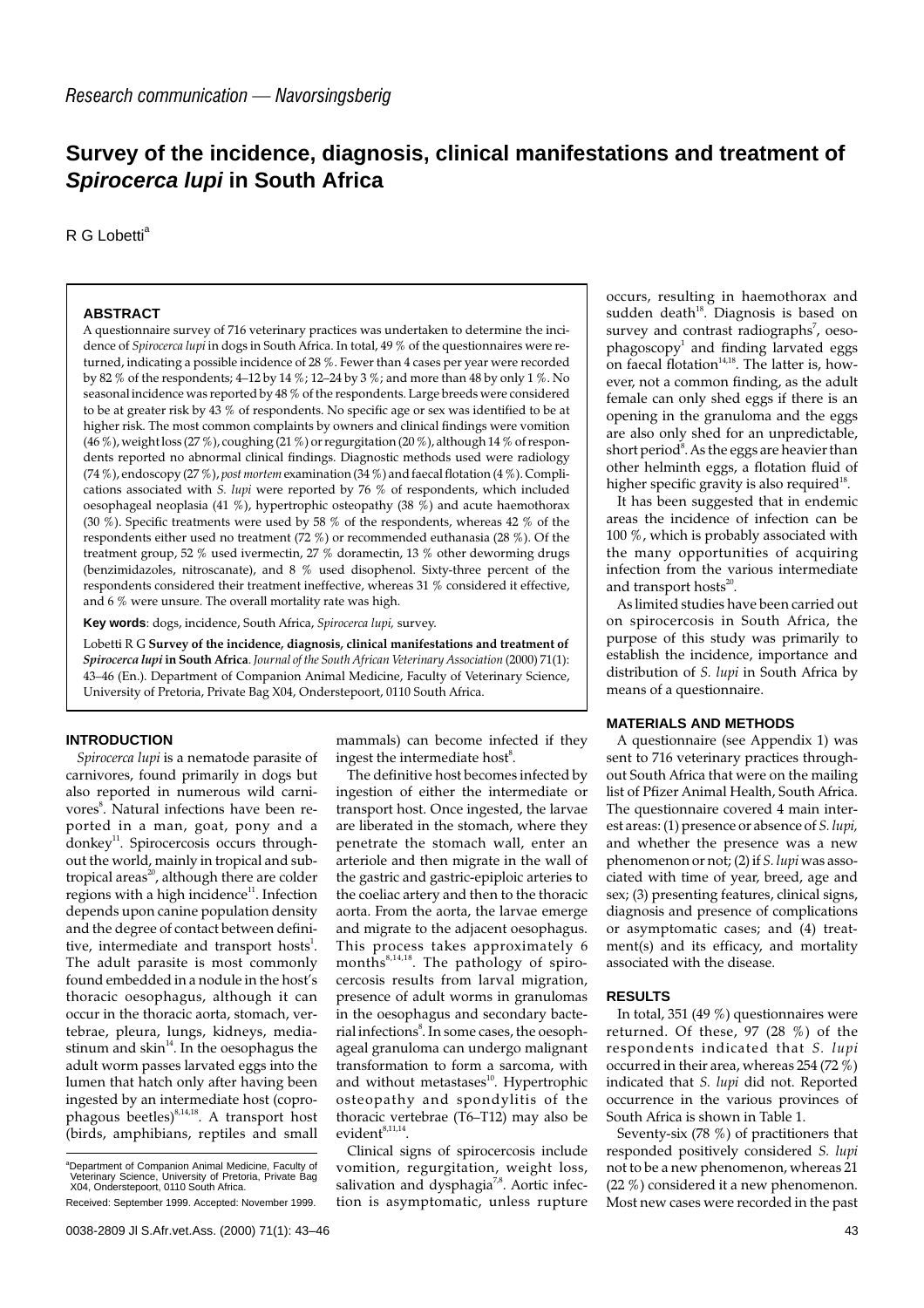| <b>Province</b>     | Respondents who see Spirocerca lupicases |      | Respondents who do not |      |
|---------------------|------------------------------------------|------|------------------------|------|
|                     | <b>Actual number</b>                     | %    | <b>Actual number</b>   | %    |
| Western Cape        | 2                                        | 2.1  | 60                     | 23.6 |
| Eastern Cape        | 4                                        | 4.1  | 21                     | 8.3  |
| Northern Cape       |                                          | 1    | 7                      | 2.8  |
| KwaZulu-Natal       | 34                                       | 35.1 | 31                     | 12.2 |
| Mpumalanga          | 5                                        | 5.2  | 10                     | 3.9  |
| Gauteng             | 45                                       | 46.3 | 80                     | 31.5 |
| <b>Free State</b>   |                                          |      | 22                     | 8.7  |
| North-West Province | 3                                        | 3.1  | 15                     | 5.9  |
| Northern Province   | 2                                        | 2.1  | 8                      | 3.1  |
| Total               | 97                                       | 100  | 254                    | 100  |

Table 1: **Summary by province of the response to a questionnaire survey among veterinarians to determine the incidence of Spirocerca lupi in South Africa.**

2 years (1996–1998). Fewer than 4 cases per year were recorded by 79 (82 %) respondents; between 4 and 12 by 14 (14 %); between 12 and 24 in 3 (3 %); and more than 48 by only 1 (1 %).

Forty-seven (48 %) of the respondents reported no seasonal incidence, whereas 50 (52 %) considered *S. lupi* to be seasonal. The reported seasonal incidence was as follows: all year occurrence in 2 (4 %), summer 29 (58 %), spring 6 (12 %), autumn 3 (6 %) and winter 10 (20 %).

No particular breed was reported by 55 (57  $\%$ ) respondents, whereas 42 (43  $\%$ ) considered large breeds to be at greater risk. Of these, the German shepherd dog was reported by 11 (11 %) of the respondents to be at greater risk. No particular age or sex was identified to be at higher risk for *S. lupi* infection.

The most common owner complaints were vomition (46 %), weight loss (27 %), cough (21 %) or regurgitation (20 %). Reported clinical findings tended to mirror the clinical signs reported by the owners. Other clinical signs reported included fever, anaemia or dyspnoea. Fourteen (14 %) respondents reported no abnormal clinical findings. The most common diagnostic methods used were radiology (74 %), endoscopy (27 %) and *post mortem* examination (34 %). Only 4 % of cases were diagnosed on faecal flotation. Other diagnostic methods used were eosinophilia on blood smear examination, response to treatment, and history and clinical signs. Most respondents (71 %) did not report seeing asymptomatic cases, whereas 20 % reported asymptomatic cases and 9 % did not know. Complications associated with *S. lupi* were reported by 76 % of the respondents, which included oesophageal neoplasia (41 %), hypertrophic osteopathy (38 %) and acute haemothorax (30 %). Rarer complications were spondylosis, oesophagitis and aortic thrombosis.

Specific treatments were used by 56  $(58^{\degree}\%)$  of the respondents, whereas 41 (42 %) either used no treatment (72 %) or recommended euthanasia (28 %). Of the treatment group of respondents, 52 % used ivermectin (Ivomec, Logos Agvet), 27 % doramectin (Dectomax, Pfizer Animal Health), 13 % used other deworming drugs (benzimidazoles, nitroscanate (Lopatol, Novartis Animal Health)), and 8 % used disophenol. Sixty-one (63 %) of the respondents considered their treatment ineffective, whereas 30 (31 %) considered it effective, and 6 (6  $\%$ ) were unsure. It was also reported that treatment was more effective if the disease was diagnosed early enough and if there were no complications. Mortality rate was divided as follows: less than 10 % by 8 (8 %) of the respondents, between 20 and 40 % by 4 (4 %), between 40 and 60 % by 6 (6 %), between 60 and 80 % by 6 (6 %), and greater than 80  $\%$  by 42 (44  $\%$ ). Thirty-one (32 %) respondents were unsure as to the outcome of their cases.

#### **DISCUSSION**

This survey indicated that *S. lupi* is common in South Africa, having an apparent incidence of 28 %, with the highest incidence in the provinces of Gauteng and KwaZulu-Natal. Most respondents reported seeing only a few cases a year and that the disease was not a new phenomenon. From the survey, there was no obvious distinction between urban and rural areas. It has previously been reported that *S. lupi* is common in rural dogs in South Africa<sup>7,14</sup>; however, in 1063 dogs examined for helminths, *S. lupi* was reported in only 3 dogs $21$ . Faecal examination is, however, unreliable, as only a small percentage of cases can be identified by this method. In a recent study, 18 of 132 (14  $%$ ) dogs that were autopsied in South Africa were positive for *S. lupi.* (N. Minnaar, Department of

Veterinary Tropical Diseases, Faculty of Veterinary Science, University of Pretoria, pers. comm., 1999). In a Kenyan study, 39 clinical cases and 206 of 1607 (13 $%$ ) dogs autopsied over a 10-year period were reported to be positive for *S. lupi*<sup>22</sup>. In other studies in Kenya, 78 % of dogs autopsied were positive for *S. lupi,* with the prevalence higher in rural than in urban dogs (85 *vs* 38 %)<sup>3</sup>. Rural dogs were closely associated with cattle, chickens and dung beetles. In an Iranian study, 76 % of sick or stray dogs were infected with *S. lupi,* with oesophageal lesions present in 58  $\%$ <sup>10</sup>. In Malaysia, 23  $\%$  of dogs autopsied were positive<sup>15</sup>. In India varying incidences of  $20^{12}$ , 58<sup>17</sup> and 78  $\%$ <sup>13</sup> have been reported. In Southern Texas the incidence ranged from 15–18  $\%$ <sup>19</sup>. In Auburn, Alabama, 8 % of dogs autopsied were positive<sup>1</sup>. It thus appears that the most significant factor in the prevalence of *S. lupi* infection is related to the proximity of the dogs to the intermediate and transport hosts.

This survey indicated a tendency towards a summer seasonal incidence, which has not been previously reported in the literature. However, as the prepatent period of the parasite is 6 months, the reported seasonal incidence may not be accurate.

This survey indicated a tendency for large breeds to be at greater risk, with the German shepherd dog at highest risk. These findings are similar to those previously reported $1,22$ . No particular age or sex was identified to be at higher risk for *S. lupi* infection; however, it has been reported that the age group most commonly affected with *S. lupi* is between 1 and 4 years of age<sup>5,6</sup>. In a report from West Africa, the age distribution ranged from 1 month to 12 years<sup>9</sup>. As this report was based on a faecal survey, the age distribution of dogs <6 months is questionable, as the development period of the parasite is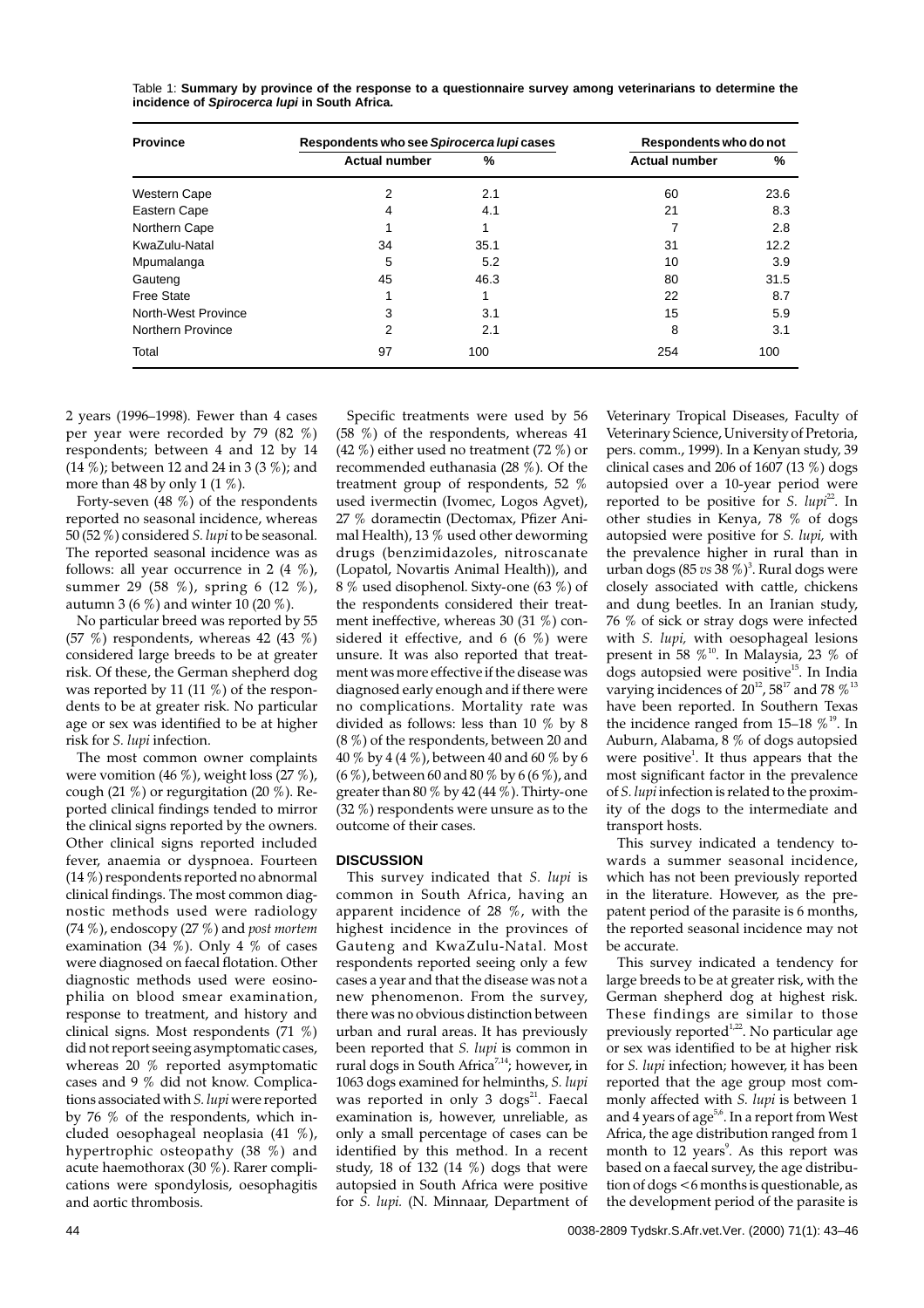$6$  months<sup>8,14,18</sup>. In two reports, male dogs were considered to be more commonly affected<sup>12,17</sup>, which was not supported in this survey.

Owner complaints and clinical signs (vomition or regurgitation, weight loss, cough, fever, anaemia and dyspnoea) as well as associated complications (oesophageal neoplasia, hypertrophic osteopathy, acute haemothorax, spondylosis, oesophagitis and aortic thrombosis) were the same as those previously reported<sup>7,8,14,18</sup>. In this survey, no abnormal clinical findings were reported in a number of dogs.

The most common diagnostic methods used in the diagnosis of *S. lupi* were radiology (both survey and contrast), endoscopy and *post mortem* examination, as previously described<sup>7,8,14,18</sup>. Although faecal analyses have been used to determine the incidence of *S. lupi* in other studies, it was not a commonly used diagnostic method by respondents in this survey. This could be attributed to the poor sensitivity of the test as well as the need for special flotation fluid. In Sierra Leone (West Africa) a faecal survey of dogs showed an infestation rate of 3.5  $\%$  , in Kenya 56  $\%$   $^3$ , in India 37  $\%$   $^5$ , in Malaysia 40  $\%$ <sup>14</sup>, in the rural areas of the southeastern states of America (Alabama and Mississippi) 33.5  $\%$   $^6$ , and in Auburn (Alabama) 47  $\% ^{1}$ . In a recent study, none of the dogs that were confirmed to have *S. lupi* on autopsy (18/132, 14 %) were positive on faecal analysis (N. Minnaar, Department of Veterinary Tropical Diseases, Faculty of Veterinary Science, University of Pretoria, pers. comm., 1999). It has also been shown that the incidence of the disease can vary, as in a follow-up faecal study performed in the same area in Auburn, the number of positive cases on faecal examination decreased to 12.7  $\%$ <sup>2</sup>. This was attributed to shrinkage of rural areas with a concomitant decrease in rural dogs, and decreased dung beetle populations as a result of increased pesticide use.

Other questionable diagnostic methods that were reported in this survey included eosinophilia on blood smear examination, response to treatment, history and clinical signs. Most respondents (71 %) did not report seeing asymptomatic cases, whereas 20 % reported asymptomatic cases and 9 % were uncertain. Mortality rate caused by spirocercosis in this survey was high and probably associated with late diagnosis, presence of complications and no available anthelmintic of proven efficacy.

The only anthelmintic that is effective against adult *S. lupi* is disophenol<sup>16</sup>, which is no longer available, although a number of respondents in this survey indicated that they had used it. Of the respondents that reported effective treatment, all had used either doramectin or ivermectin; however, doses and dosing intervals were as varied as the number of respondents. Doramectin has been effective in the therapy of a limited number of spirocer- $\cos$ is cases $^4$ .

#### **ACKNOWLEDGEMENTS**

I thank Pfizer South Africa for both sponsoring and distributing the questionnaire, Peter O' Farrell for data capture, Professor R C Krecek for her help, and all the veterinarians who made this survey possible.

#### **REFERENCES**

- 1. Bailey W S 1963 Parasites and cancer: sarcoma associated with *Spirocerca lupi. Annals of the New York Academy of Sciences* 108: 890–923
- 2. Bailey W S 1972 *Spirocerca lupi:* a continuing inquiry. *Journal of Parasitology* 58: 3–22
- Bradey R S, Thomson R G, Sager P D, Eugster B 1977 *Spirocerca lupi* infection in dogs in Kenya. *Veterinary Parasitology* 3: 49–59
- 4. Berry W L 1997 *Spirocerca lupi* esophageal granuloma: successful treatment of six dogs with doramectin. *Proceedings of the 15th American College of Veterinary Internal Medicine Forum,* Orlando, Florida, USA: 660
- 5. Chhabra R C, Singh K S 1972 Spirocercosis in dogs in Bareilly (Uttar Pradesh), India. *Indian Journal of Animal Sciences* 42: 734–736
- Dixon K G, McGee J F 1967 Further observations on the epidemiology of *Spirocerca lupi* in the Southeastern United States. *The*

*Journal of Parasitology* 53: 1074–1075

- Evans L B 1983 Clinical diagnosis in dogs. *Journal of the South African Veterinary Association* 54: 189–191
- 8. Fox S M, Burns J, Hawkins J 1988 Spirocercosis in dogs. *Compendium on Continuing Education for the Practicing Veterinarian* 10: 807–822
- 9. Hassan I C 1982 Gastro-intestinal helminth parasites of dogs in the Western Area – Free Town (Sierra Leone). *Beiträge zur Tropischen Landwirtschaft und Veterinärmedizin* 20: 401–407
- 10. Ivoghli B 1978 Esophageal sarcomas associated with canine spirocercosis. *Veterinary Medicine and Small Animal Clinician* 73: 47–49
- 11. Ndiritu C G, Al-Sadi H I 1976 Pathogenesis and lesions of canine spirocercosis. *Modern Veterinary Practice* 57:924–931
- 12. Prasad M C, Singh P N, Prasad C R 1971 Incidence of spirocercosis in dogs. *Indian Journal of Animal Health* 10: 227–229
- 13. Ragan A, Mohiyuddeen S 1974 Incidence of spirocercosis in some uncommon sites. *Kerala Journal of Veterinary Science* 5: 139–147
- 14. Reinecke R K 1983 *Veterinary helminthology.* Butterworth, Durban: 218–220
- 15. Retnasalapathy A, Khoo-Teik S 1976 Observations on the incidence of spirocercosis in local dogs. *Malaysian Veterinary Journal* 6: 69–71
- 16. Seneviratna P, Fernando S T, Dhanapala S B 1966 Disophenol treatment of spirocercosis in dogs. *Journal of the American Veterinary Medical Association* 148: 269–274
- 17. Singh N P, Srivistava P S, Tewari A N 1970 Studies on the incidence of canine spirocercosis in the foothills of Himalayas. *Indian Journal of Science and Industry* 4: 65–70
- 18. Soulsby E J L 1986 *Helminths, arthropods and protozoa of domestic animals* (7th edn). Baillière Tindall, London
- 19. Turk R D 1960 Occurrence of the nematode *Spirocerca lupi* in unusual locations. *Journal of the American Veterinary Medical Association* 137: 721–722
- 20. Urquhart G M, Armour J, Duncan J L, Dunn A M, Jennings F W 1991 *Veterinary parasitology.* Longman Scientific and Technical, United Kingdom
- 21. Verster A 1979 Gastro-intestinal helminths of domestic dogs in the Republic of South Africa. *Onderstepoort Journal of Veterinary Research* 46: 79–82
- 22. Wandera J G 1976 Further observations on canine spirocercosis in Kenya. *The Veterinary Record* 99: 348–351